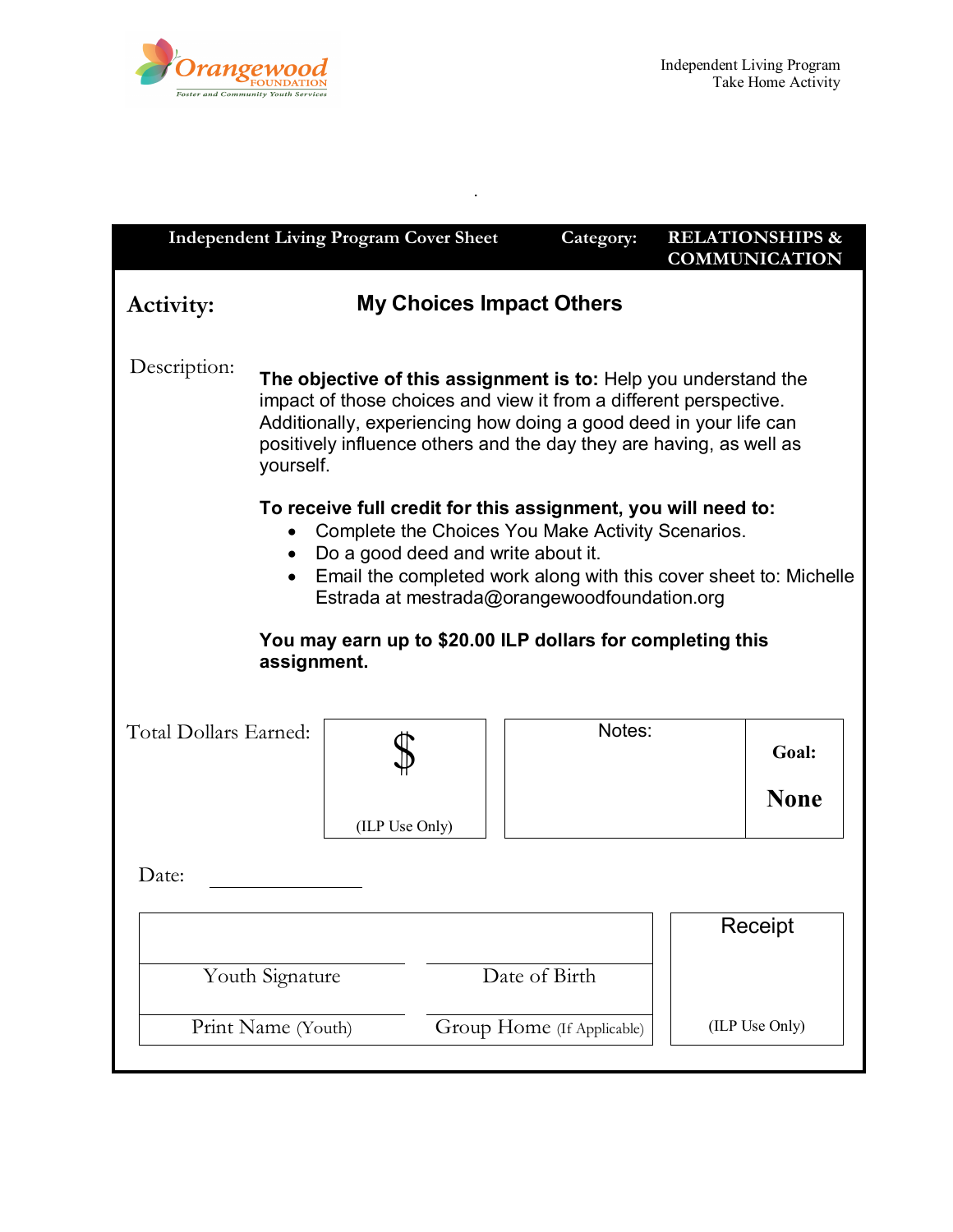

## **CHOICES YOU MAKE SCENARIO 1**

You have plans to have dinner with your significant other (Boyfriend/Girlfriend etc.) tomorrow night. You get a call from your friend who lives out of state that you haven't seen in months asking if you can meet tomorrow during the same time.

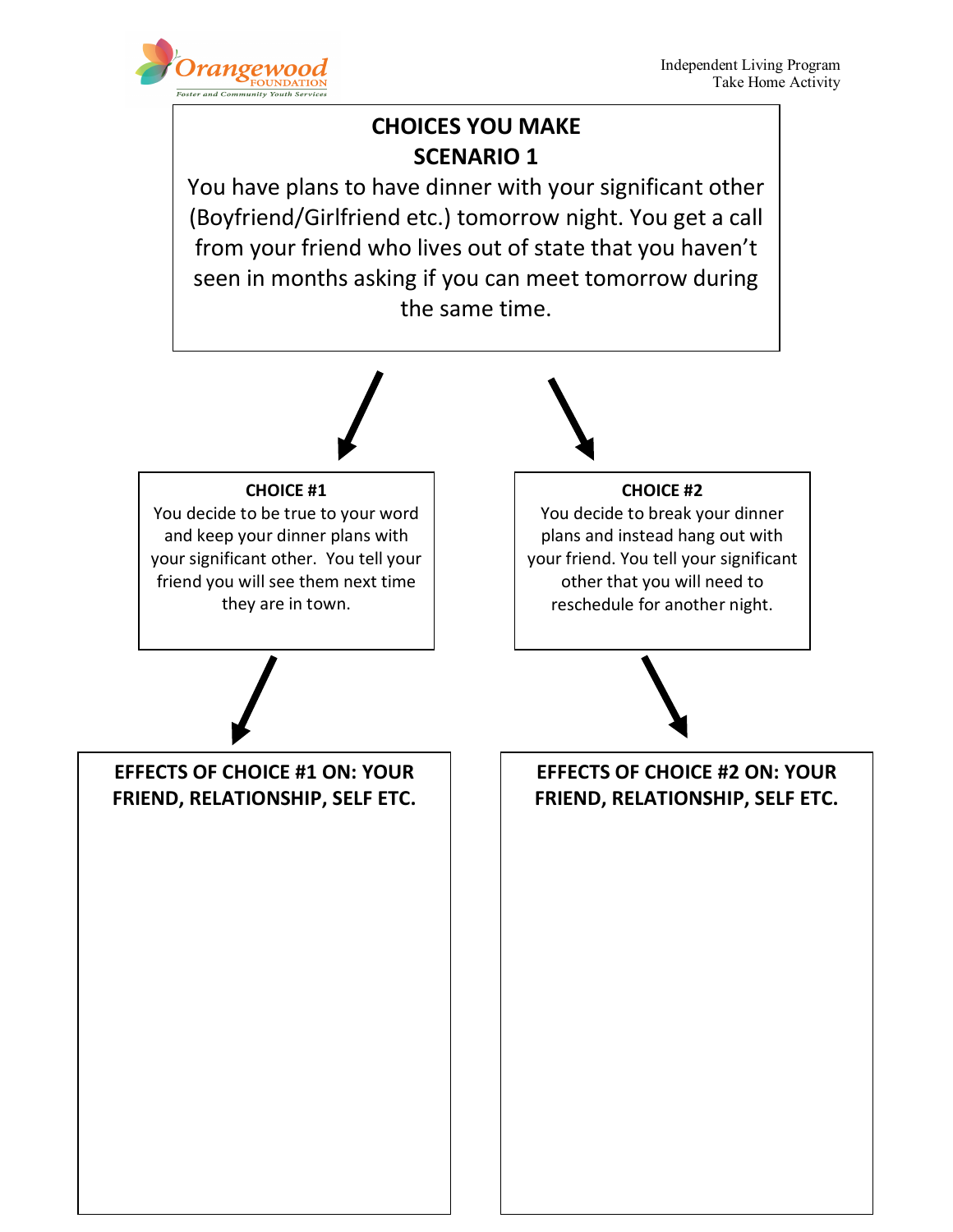